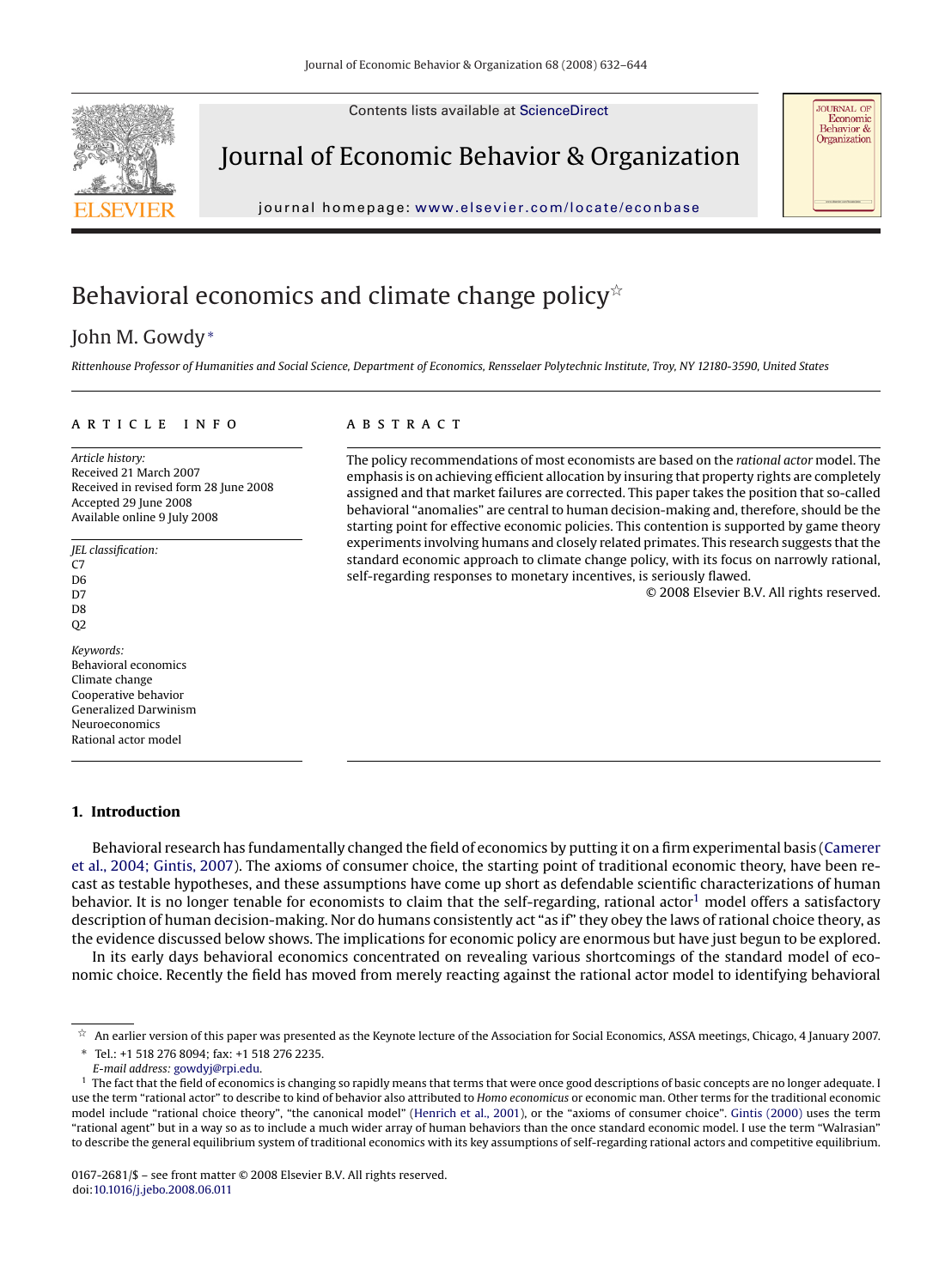regularities that might form the basis for a new, more realistic model of human decision-making. Experiments such as the Ultimatum Game and the Public Goods Game have established a number of regularities in human behavior such as loss aversion, habituation, pure altruism, altruistic punishment, and hyperbolic discounting of the future. These behavioral patterns have been confirmed by neurological experiments showing how behavior is reflected in brain activity.

A shortcoming of much of the behavioral economics literature is that it still considers violations of the rational actor model to be "anomalies." "Irrational" human behavior is frequently explained by a kind of tug-of-war between the "rational" part of the brain, the cerebral cortex, and some other more primitive "emotional" part of the brain—"The overriding of deliberation by the influence of visceral factors ..." as [Loewenstein \(2004, 691\)](#page--1-0) puts it. The implication is that humans try to act rationally, but they are sometimes dragged down by their "animal" instincts. The vast majority of evolutionary biologists and neurobiologists reject this view.<sup>2</sup> The emerging view of cognition is that the human brain is a unified, highly evolved system with complementary, rather than conflicting, components [\(Glimcher et al., 2005\).](#page--1-0) Furthermore, it is the "anomalies" (the deviations from the rational actor model) that make humans almost unique in the animal kingdom in their degree of cultural complexity. Ironically, the rational actor model seems to be most appropriate for animals with limited cognitive ability and perhaps humans making the simplest kinds of choices. For the most important decisions humans make, culture, institutions, and give-and-take interactions are critical and should be central to any behavioral model.

This paper argues that the neuroscience of choice can take behavioral economics a step further to offer a unified<sup>3</sup> model of decision making that can lay the foundations for a science-based policy framework for critical issues involving cross-cultural cooperation and inter-generational transfers. Global climate change is used as an example of how sustainability policies might be informed by contemporary theories of human choice.

## **2. New insights into human behavior**

Experimental results from behavioral economics, evolutionary game theory and neuroscience have firmly established that human choice is a social, not self-regarding, phenomenon. Two broad principles have emerge from the literature (1) human decision-making cannot be accurately predicted without reference to social context, and (2) regular patterns of decision-making, including responses to rewards and punishments, can be predicted both within particular cultures and across cultures.

One of the most important contributions to behavioral economics was the Ultimatum Game<sup>4</sup> (UG) formulated 25 years ago by [Güth et al. \(1982\). L](#page--1-0)ike the Prisoner's Dilemma game before it, the UG helped revolutionize the way economists think about economic decision-making. Results from this game as well as from a variety of other game theoretic experiments showed that, in a variety of settings and under a variety of assumptions, other-regarding motives are a better predictor of behavior than those embodied in *Homo economicus*. Humans regularly exhibit a culturally conditioned sense of fairness, and they are willing to enforce cultural norms even at economic cost to themselves. Cross-cultural UG experiments also show that cultural norms vary and that they dramatically affect the average amount offered in the game and the rates of rejection ([Henrich et al., 2001\).](#page--1-0) A striking result of numerous UG experiments is that the model of rational economic man is not supported in any culture studied [\(Henrich et al., 2001\).](#page--1-0)

Also relevant to the study of human decision-making is a growing body of evidence from (non-human) animal experiments. These experiments show two important things. First, social animals, such as primates, also have a sense of fairness and a tendency to cooperate, even at a cost to themselves. Second, "lower" animals do appear to behave in accordance with the rational actor model. They are self-regarding in evaluating payoffs, they are not susceptible to the sunk cost effect, and they apparently evaluate payoffs according to expected utility theory.

#### *2.1. The behavior of social animals*

[Melis et al. \(2006\)](#page--1-0) played a cooperation game with chimpanzees at the Ngamba Island Chimpanzee Sanctuary in Uganda. A feeding platform with two metal rings was placed outside a testing room cage with a rope threaded through the rings

 $2$  Referring to the idea of economists that "irrational" behavior is the product of ancient emotional systems within the brain, [Glimcher et al. \(2005, p. 252\)](#page--1-0) write, "What we cannot stress strongly enough is that the vast majority of evolutionary biologists and neurobiologists reject this view. There are probably two principle reasons that biologists reject this dualist view of the nervous system; one neurobiological and one behavioral. First there is no neurobiological evidence that emotional and non-emotional systems are fully distinct in the architecture of the human brain. Second there is no evidence that rational and irrational behaviors are the products of two distinct brain systems, one of which is uniquely rational and one of which is uniquely irrational."

<sup>3</sup> Some readers of this paper objected to the notion of a "unified model" of human behavior. I use the term only to mean that the various kinds of models used by economists, sociologists, anthropologists, decision scientists, and so on should not be flatly contradictory as they are now. This does not contradict, for example, [Norgaard's \(1989 and 2006\)](#page--1-0) notion of "methodological pluralism," but it does mean weeding out, using the scientific method where possible, theories of behavior falsified by empirical evidence.

<sup>4</sup> In the Ultimatum Game a leader offers one of two participants a certain sum of money and instructs that participant to share it with the second player. The second player can either accept the offer or reject it (in which case neither player gets anything). If the players behave according to model of *Homo economicus*, the first player should offer the minimum amount and the second player should accept any positive offer. Results from the game show, however, that the majority of proposers in Western countries offer between 40 and 50 precent of the total and that offers under 30 percent of the total are usually rejected because they are not "fair" ([Nowak et al., 2000\).](#page--1-0) These results have held up even when the game is played with substantial amounts of real money [\(Gowdy et al., 2003\).](#page--1-0)